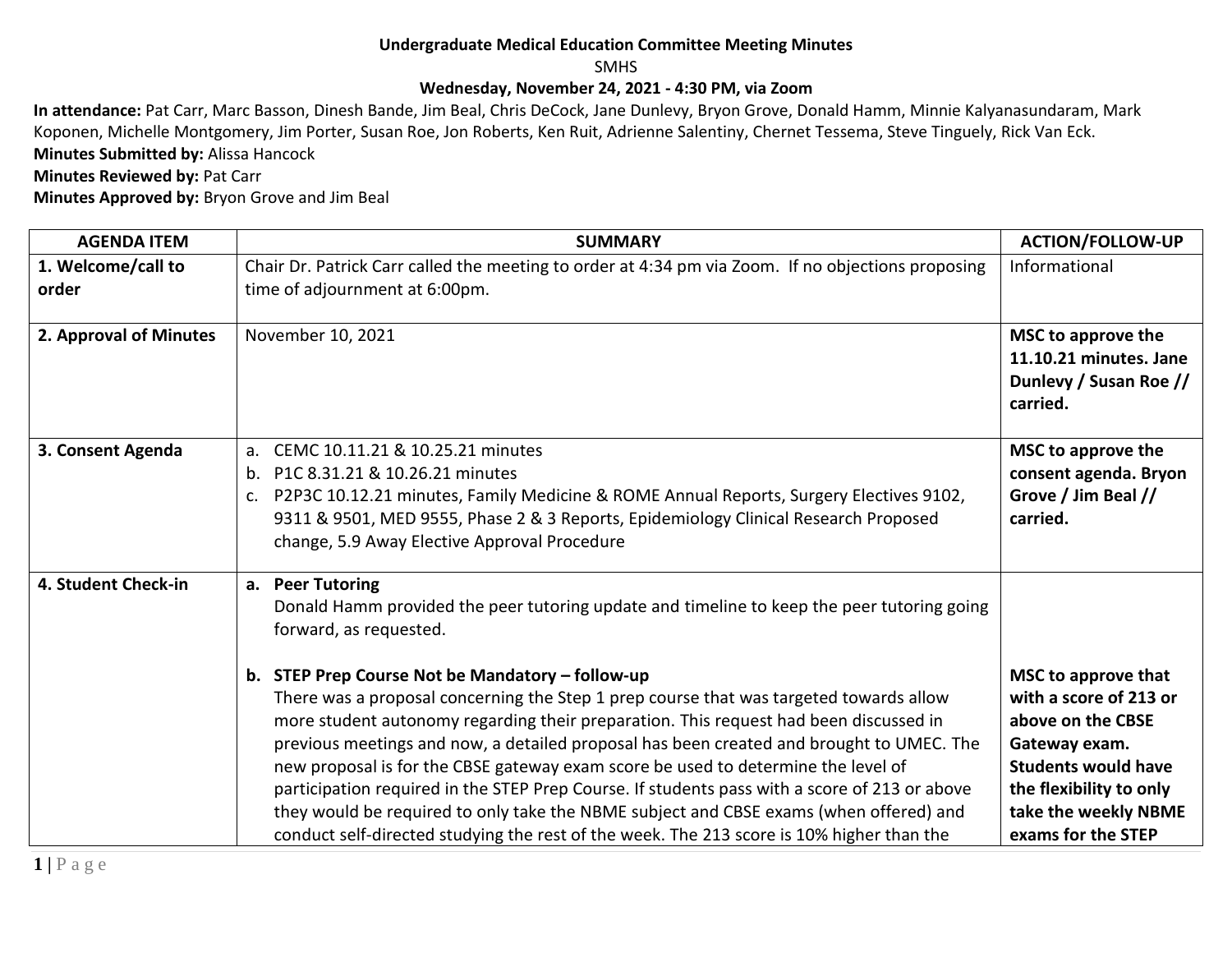|                             | minimum passing score needed for the gateway exam. This number was thought to be a more<br>conservative number than 194, and scores above 213 would be more likely to be associated<br>with a passing Step 1 score than those closer to 194. The new proposal had all students<br>scoring below 213 on the CBSE exams, along with students demonstrating academic difficulty<br>in blocks/unified sessions/units other than Unified session or Block 1, partaking in the entire<br>Step 1 prep course as originally described and approved by the P2P3C. It was mentioned that<br>the class of 2024 just took the US 7 CBSE gateway exam, and the class overall did very well<br>with many passing the 194 score.<br>Discussion continued around the classes request and the reasoning why the course was<br>created based on previous years of requests from students. The cost of not taking the course<br>was considered in light of the proposed benefits (and minimal time-investment).<br>After lots of discussion the motion failed and all students will be required to participate fully in<br>the course as approved by the P2P3C. Dr. Pat Carr will communicate the outcome with the<br>class in include the vote of 4 to 5. | <b>Prep Course but</b><br>encouraged to attend<br>other sessions. Jon<br>Roberts / Donald<br>Hamm // NOT Carried<br>with a vote of 4 yay<br>and 5 nay. |
|-----------------------------|-----------------------------------------------------------------------------------------------------------------------------------------------------------------------------------------------------------------------------------------------------------------------------------------------------------------------------------------------------------------------------------------------------------------------------------------------------------------------------------------------------------------------------------------------------------------------------------------------------------------------------------------------------------------------------------------------------------------------------------------------------------------------------------------------------------------------------------------------------------------------------------------------------------------------------------------------------------------------------------------------------------------------------------------------------------------------------------------------------------------------------------------------------------------------------------------------------------------------------------------|--------------------------------------------------------------------------------------------------------------------------------------------------------|
|                             |                                                                                                                                                                                                                                                                                                                                                                                                                                                                                                                                                                                                                                                                                                                                                                                                                                                                                                                                                                                                                                                                                                                                                                                                                                         |                                                                                                                                                        |
| <b>5. Committee Reports</b> | a. Committee Reports<br>i. Committees<br>a. P2P3C<br>1. STEP Prep Course Description                                                                                                                                                                                                                                                                                                                                                                                                                                                                                                                                                                                                                                                                                                                                                                                                                                                                                                                                                                                                                                                                                                                                                    | <b>Tabled</b>                                                                                                                                          |
|                             | b. CEMC<br>The committee has been working on requesting vocabulary list from faculty members<br>for Unit 1 to start the mapping of the curriculum. There is also lots of other work<br>going on in the background for more comprehensive reporting on the curriculum<br>reporting.                                                                                                                                                                                                                                                                                                                                                                                                                                                                                                                                                                                                                                                                                                                                                                                                                                                                                                                                                      |                                                                                                                                                        |
|                             | c. P1C<br>1. Unit 3 Schedule<br>This unit we are going to deliver the content to a different format based on the<br>feedback we have heard from students. There will be more asynchronous<br>lectures followed by a Q/A session with the faculty member to answer questions<br>on their lecture series. The lecture recording will be available to students earlier<br>and the weekly quizzes are going away this unit. Some of the recorded lectures                                                                                                                                                                                                                                                                                                                                                                                                                                                                                                                                                                                                                                                                                                                                                                                   | MSC to approve the<br>Unit 3 schedule. Bryon<br>Grove / Jim Beal //<br>carried.                                                                        |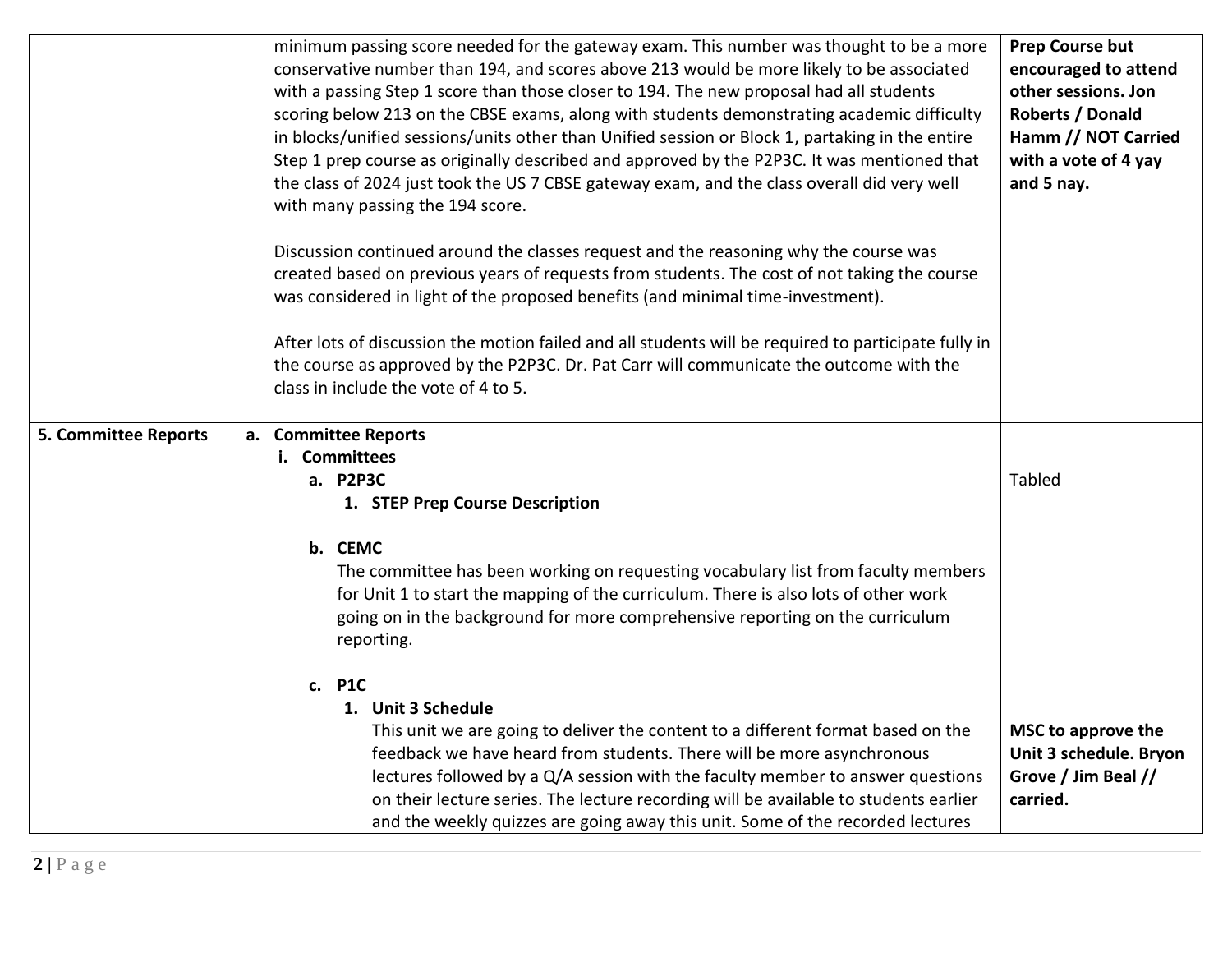|                          | will be new and done specifically for this new style of presenting and others will<br>be from the last 6 months. We have also added designated self-directed study<br>session in the schedule to allow students the extra study time. There are also<br>more clinical cases being presented by faculty members where they will walk<br>through a case step by step. This is something that students enjoy and find<br>helpful with relating to the clinical application of the basic sciences. In addition,<br>we tried to keep the wellness days before exams and we our best but were not<br>always able to provide a full day but no new content will be presented on that<br>day. |               |
|--------------------------|---------------------------------------------------------------------------------------------------------------------------------------------------------------------------------------------------------------------------------------------------------------------------------------------------------------------------------------------------------------------------------------------------------------------------------------------------------------------------------------------------------------------------------------------------------------------------------------------------------------------------------------------------------------------------------------|---------------|
|                          | d. DQIP - Office of Medical Accreditation: EASRC/SASRC/FASRC<br>No Report                                                                                                                                                                                                                                                                                                                                                                                                                                                                                                                                                                                                             |               |
|                          | e. Ad hoc Committees                                                                                                                                                                                                                                                                                                                                                                                                                                                                                                                                                                                                                                                                  |               |
| <b>6. Special Orders</b> | a. Element 9.5                                                                                                                                                                                                                                                                                                                                                                                                                                                                                                                                                                                                                                                                        | Tabled        |
|                          | b. Review of Med Program Competencies                                                                                                                                                                                                                                                                                                                                                                                                                                                                                                                                                                                                                                                 | <b>Tabled</b> |
|                          | c. GQ questions below 10 <sup>th</sup> percentile                                                                                                                                                                                                                                                                                                                                                                                                                                                                                                                                                                                                                                     | Tabled        |
|                          | d. Integration of 15 min, 30 min and 45 min slides for lectures (to help them remain on time)                                                                                                                                                                                                                                                                                                                                                                                                                                                                                                                                                                                         | <b>Tabled</b> |
|                          | e. Ombudsperson for receiving sensitive feedback (so it may remain anonymous)                                                                                                                                                                                                                                                                                                                                                                                                                                                                                                                                                                                                         | <b>Tabled</b> |
|                          | f. Revisit grade review policy in light of ranking (high-15, 20, 40, 20,5-low)                                                                                                                                                                                                                                                                                                                                                                                                                                                                                                                                                                                                        | <b>Tabled</b> |
|                          | g. FYI - Appeals policy being attached to all "grad availability" emails                                                                                                                                                                                                                                                                                                                                                                                                                                                                                                                                                                                                              | <b>Tabled</b> |
|                          | h. Feedback link: to me from Administration sent emails                                                                                                                                                                                                                                                                                                                                                                                                                                                                                                                                                                                                                               | Tabled        |
|                          | i. UMEC Membership                                                                                                                                                                                                                                                                                                                                                                                                                                                                                                                                                                                                                                                                    | Tabled        |
|                          | <b>Curriculum Management Database Manager</b><br>i.                                                                                                                                                                                                                                                                                                                                                                                                                                                                                                                                                                                                                                   |               |